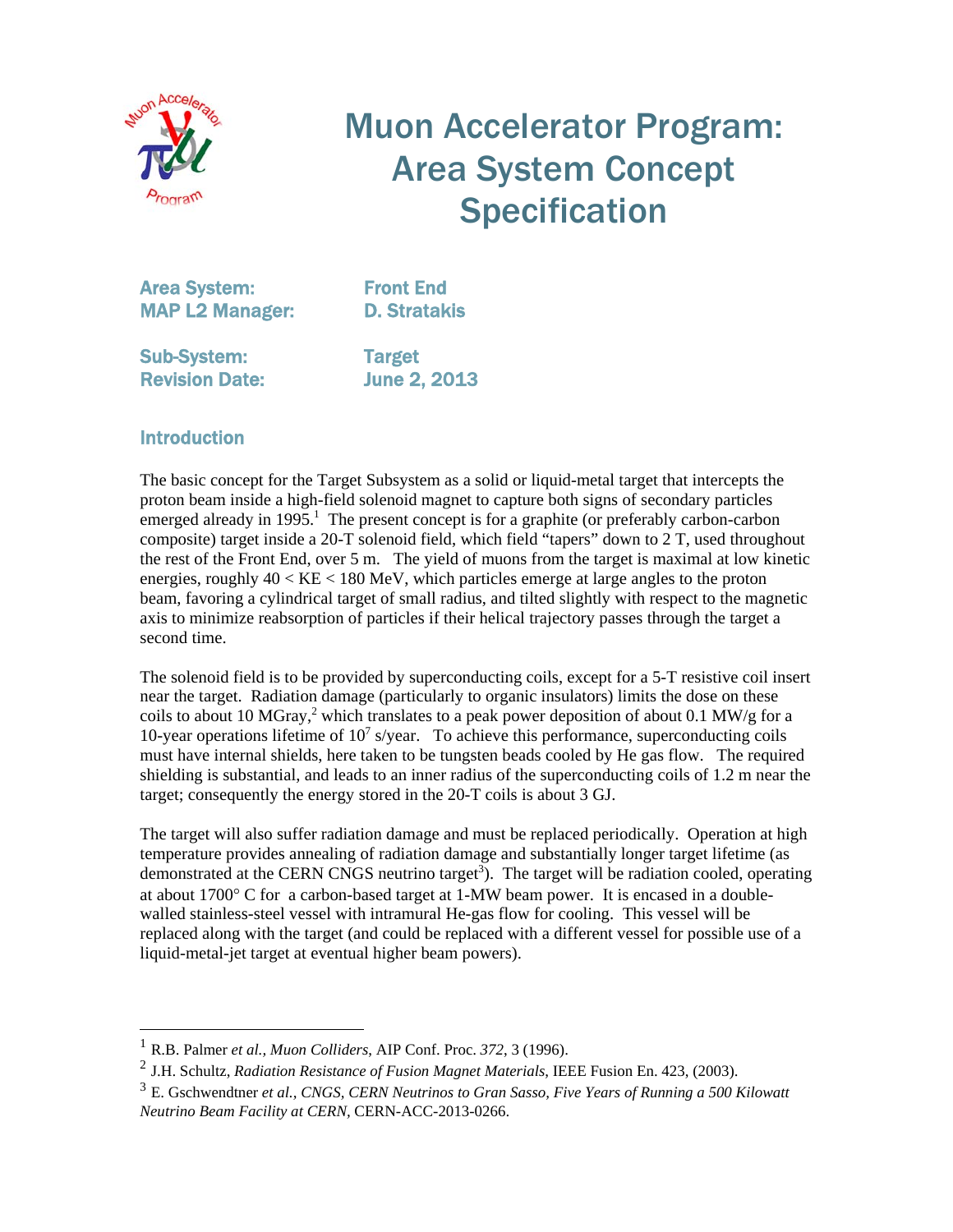## MAP: Area System Concept Specification

The use of short proton pulses (3 ns rms) leads to severe stress ("thermal shock") on a solid target, which is mitigated by use of materials with high strength, high heat capacity and low thermal-expansion coefficient. A carbon-carbon composite can have thermal-expansion coefficient 1/5 that of graphite and is favored for operation at beam power higher than 1 MW or at repletion rates less than the nominal 60 Hz.

#### Design Requirements

Table 1: Preliminary design requirement for the Target Subsystem, as set by the Proton Driver upstream, and the remainder of the Front End downstream.

| <b>Parameter</b>               | Units        | Value |
|--------------------------------|--------------|-------|
| Proton beam kinetic energy     | GeV          | 6.75  |
| Proton beam rep. rate          | Hz           | 60    |
| Proton pulse rms length        | ns           |       |
| Final solenoid field           | $\mathbf{r}$ |       |
| Final radius of secondary beam | cm           | 23    |

#### Sub-System Parameters

Drawings of the Target System are available at

http://www.hep.princeton.edu/~mcdonald/mumu/target/graves/graves\_140523b.ppt

A drawing with dimensions is at

http://www.hep.princeton.edu/~mcdonald/mumu/target/graves/20to2T5m120cm4pDL\_dimensions.pdf

| <b>Parameter</b>                  | <b>Units</b>      | <b>Value</b>                          |  |
|-----------------------------------|-------------------|---------------------------------------|--|
| Target (and proton dump) material |                   | Graphite (or carbon-carbon composite) |  |
| Target density                    | g/cm <sup>3</sup> | 1.8                                   |  |
| Target length                     | $\rm cm$          | 80                                    |  |
| Target radius                     | $\rm cm$          | 0.8                                   |  |
| Target (and beam) tilt angle      | mrad              | 65                                    |  |
| Dump length                       | $\rm cm$          | 120                                   |  |
| Dump radius                       | $\rm cm$          | 2.4                                   |  |

Table 2: Preliminary parameters for Target Subsystem of the Front End.

A description of the optimization of the target parameters is given in

http://www.hep.princeton.edu/~mcdonald/mumu/target/Ding/ding\_140529.pdf Parameters of the magnet coils are given in the .xlsx file

http://www.hep.princeton.edu/~mcdonald/mumu/target/weggel/20to2T5m120cm4pDL.xlsx A magnetic field map for  $-10 \text{ m} < z < 10 \text{ m}$  (where  $z = 0$  at the center of the target) is at http://www.hep.princeton.edu/~mcdonald/mumu/target/weggel/205to2T5m120cm4pDL.txt Plots of the magnetic field are given at

http://www.hep.princeton.edu/~mcdonald/mumu/target/weggel/20to2T5m120cm4pDL.docx The (unscattered) central proton ray for  $-10 \text{ m} < z < 10 \text{ m}$  is at

http://www.hep.princeton.edu/~mcdonald/mumu/target/Souchlas/20to2T5mDL\_xyzr.xlsx